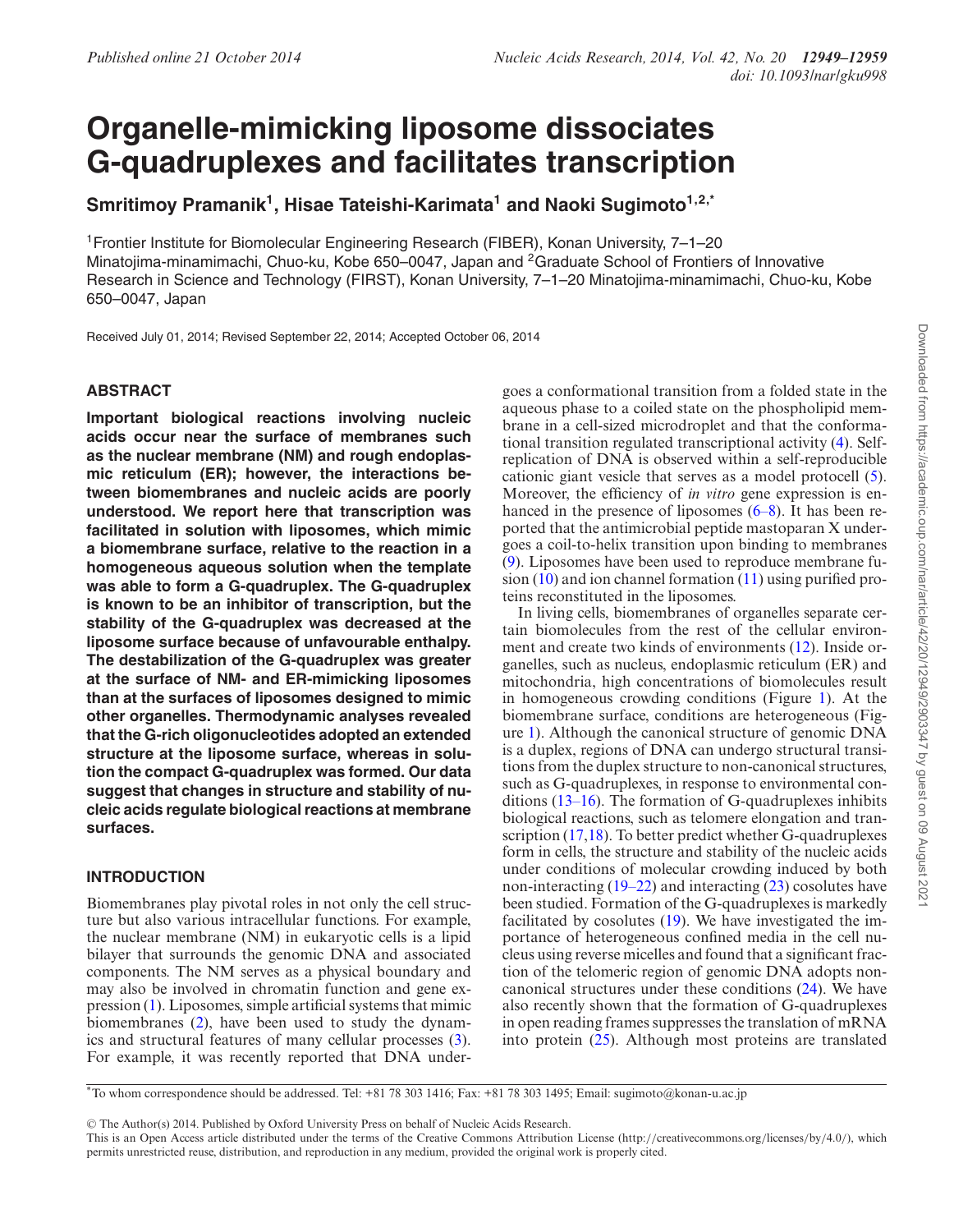

**Figure 1.** Schematic representation of intracellular crowding within organelles and heterogeneous conditions at the membrane surface. In this study, these intracellular conditions were mimicked using liposomes.

on ribosomes that are free in the cytoplasm, translation of membrane proteins occurs on ribosomes bound to the membrane surface (12). The structures of mRNA on these membrane-bound ribosomes may be affected by the heterogeneous conditions at the membrane surface, in turn affecting translation efficiency.

In the present study, we investigated the structure and stability of DNA hairpins and DNA and RNA G-quadruplexes in solutions containing liposomes to mimic the crowded condition present inside organelles and at liposome surfaces, which mimic the heterogeneous conditions at the biomembrane surface (Figure 1). The sequences of the DNA oligonucleotides we studied are 5'-GGAAGCTTTTTGCTTCC-3' (D; the loop region is underlined), which is able to form a hairpin with a stem of six base pairs, and the human telomeric DNA sequence  $5'$ -TAG<sub>n</sub>TTAG<sub>n</sub>TTAG<sub>n</sub>TTAG<sub>n</sub>-3' ( $G_n$ :  $n = 2, 3$  and 4; the loop regions are underlined), which is able to form an intramolecular G-quadruplex (Figure 2 and Supplementary Figure S1). To mimic cellular organelle membranes we used different liposome preparations. We used 1 palmitoyl-2-oleoyl-*sn*-glycero-3-phosphocholine (POPC), 1-palmitoyl-2-oleoyl-*sn*-glycero-3-phosphoethanolamine (POPE), 1-palmitoyl-2-oleoyl-*sn*-glycero-3-phospho-Lserine (POPS) and 1′ ,3′ -bis[1,2-dioleoyl-*sn*-glycero-3 phospho]-*sn*-glycerol (CL) at specific molar ratios to prepare biomimetics of the NM, rough ER and inner mitochondrial membrane (IM) (Figure 3 and Table 1) (26). NM and ER are of interest because nucleic acids, such as DNA and mRNA, are attached to these organelle surfaces (12). The IM is not known to directly interact with nucleic acids (12). Because cholesterol-based anchoring molecules are also found in eukaryotic membranes and these molecules can be incorporated into lipid membranes without disrupting the bilayer structure  $(26)$ , we modified the 5' ends of certain DNA oligonucleotides with different numbers of the cholesteryl-triethylene glycol (TEG) spacers (*mcD* and  $mcG_n$ :  $m = 1, 2, 3$  and 4) to induce binding to the liposome surface (Figure 2). To evaluate the effect of liposomes on the RNA G-quadruplex, we also studied a cholesterol-modified

RNA oligonucleotide with a TEG spacer, 5'-cholesteryl-



# Cholesteryl-mTEG

**Figure 2.** (**A**) Schematic representations of DNA duplex and Gquadruplex. **(B)** Chemical structure of cholesteryl-mTEG ( $m = 1, 2, 3$  and 4), which was used as 5′ end modification for oligonucleotides.

TEG-UAG<sub>3</sub>UUAG<sub>3</sub>UUAG<sub>3</sub>UUAG<sub>3</sub>\_3' (1crG<sub>3</sub>), which may adopt an intramolecular G-quadruplex structure.

# **MATERIALS AND METHODS**

#### **Oligonucleotides and buffers**

Oligonucleotides of high performance liquid chromatography purification grade were purchased from Japan Bio Service. Single-strand concentrations of oligonucleotides were determined by measuring the absorbance at 260 nm at a high temperature using a Simadzu 1700 spectrophotometer connected to a thermoprogrammer. Extinction coefficients were calculated from mononucleotide and dinucleotide data using the nearest-neighbour approximation (27). POPC, POPE, POPS and CL were purchased from Avanti Polar Lipids. All other chemicals, such as NaCl and  $Na<sub>2</sub>EDTA$ , were purchased from Wako and used as received.

#### **Preparation of liposomes**

Liposomes were prepared using the procedure described elsewhere (28,29). Briefly, lipids were dissolved in chloroform/methanol solvent mixture (2:1). Under reduced pressure, lipid films were produced in a roundbottom flask by rotary evaporation. The lipid films were reconstituted and re-evaporated twice. The thin lipid film was kept under a high vacuum for 12 h. Dry  $N_2$  was blown over the film for 1 h to ensure that all organic solvents were removed. The lipid film was hydrated in a buffered solution containing 10 mM sodium phosphate (pH 7.0), 10 mM NaCl and 1 mM Na2EDTA. Six freeze-thaw cycles were performed to convert small vesicles into large multi-lamellar vesicles and then the solution was extruded 10 times thorough polycarbonate membrane filters with 100-nm pore diameter to prepare small unilamellar vesicles.

## **Dynamic light scattering (DLS)**

Measurements of the size of liposomes were made by DLS at 25◦C using a Malvern Zetasizer Nano ZSP spectrometer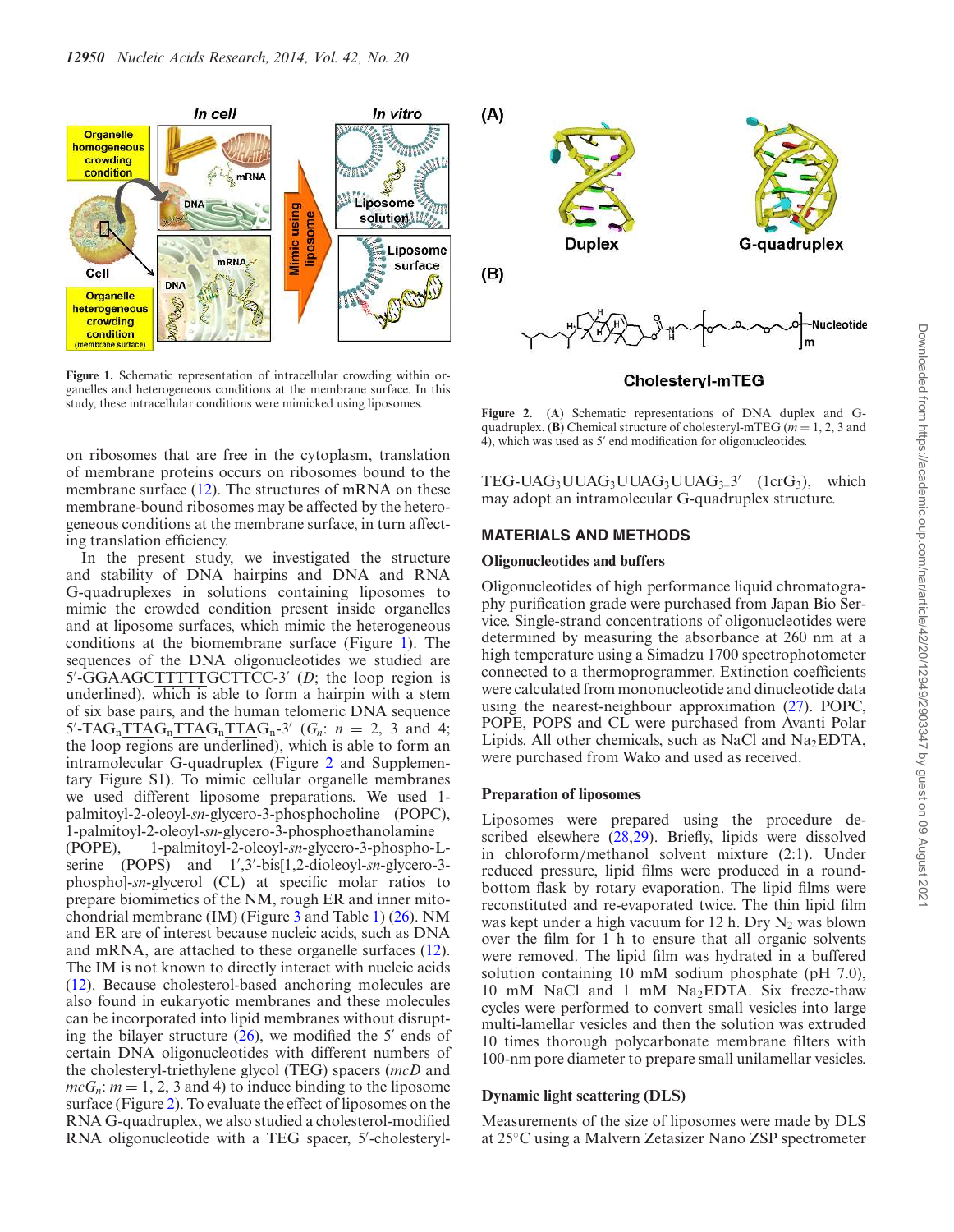| Biomimetic liposome                      | Molar ratios of phospholipids $(\%)$ |             |             |    |
|------------------------------------------|--------------------------------------|-------------|-------------|----|
|                                          | <b>POPC</b>                          | <b>POPE</b> | <b>POPS</b> | СI |
| Nuclear membrane (NM)                    | 69                                   |             |             |    |
| Rough endoplasmic reticulm membrane (ER) |                                      | 20          |             |    |
| Inner mitochondrial membrane (IM)        |                                      | 39          |             |    |

#### **Table 1.** Lipid compositions of biomimetic liposomes<sup>a</sup>

<sup>a</sup>Vance, D. E.; Vance, J. E. *Biochemistry of Lipids, Lipoproteins and Membranes*; 4th ed, Elsevier, Amsterdam.

with a detection range of 0.3−10000 nm. A 10-mW He-Ne laser with a beam wavelength of 633 nm was used as a light source. Data were obtained and processed via the Zetasizer v7.10 software. The mean hydrodynamic diameter of each liposome was obtained from seven independent measurements over a lipid concentration range of 0.25 to 1.0 mM. Before measurements, samples were filtered through polycarbonate membrane filters with 450-nm pore diameter.

#### **Differential scanning calorimetry (DSC)**

DSC thermograms were obtained by using a MicroCal VP-DSC calorimeter with a cell volume of 0.5156 ml. Samples were prepared in buffer and filtered through polycarbonate membrane filters with 450-nm pore diameter. DSC measurements were performed from 1◦C to 60◦C. Prior to each scan, 2.0 mM liposomes were equilibrated at 1◦C for 15 min. At least three calorimetric scans were performed for each sample with a heating rate of 1°C min<sup>-1</sup>. VP-DSC calorimeter was controlled via the VPViewer 2000 DSC software, and obtained data were analysed by using the Microcal Origin 5.0 software package. Reproducibility was high.

#### **Circular dichroism (CD) measurements**

CD experiments were performed on a JASCO J-820 spectropolarimeter using a 1.0-mm path length cuvette at a total strand concentration of 20  $\mu$ M. The CD spectra shown in this study are the averages of at least three scans measured from 220 to 350 nm at a scan rate of 50 nm min−<sup>1</sup> . The temperature of the cell holder was regulated by a JASCO PTC-348 temperature controller, and the cuvette-holding chamber was flushed with a constant stream of dry  $N_2$  gas to avoid condensation of water on the cuvette exterior. Before measurement, the sample was heated to 90◦C, cooled at a rate of 1◦C min<sup>−</sup><sup>1</sup> and incubated at 0◦C for 1 h. Thermal denaturation was measured both in the dilute and liposome conditions at indicated wavelengths. The heating rates were 0.5◦C min<sup>−</sup><sup>1</sup> . It is important to note that under all the conditions, denaturation and renaturation profiles of  $1cG_3$  were identical as assessed by measuring CD intensity at 295 nm. This lack of hysteresis and the presence of an isodichroic point confirmed that the transition between single strand and G-quadruplex was two state.

## **Transcription assays**

Transcription reactions were carried out at 37◦C in a total volume of 20  $\mu$ l. T7 RNA polymerase was present at 0.3  $\mu$ M. The DNA templates used were 5'cholesteryl-TEG-GGGGTTAGGGGTTAGGGGTT



**Figure 3.** Chemical structure of (**A**) POPC, (**B**) POPE, (**C**) POPS and (**D**) CL.

AGGGGTTGTAACTATCGGGTGTGTAGTTCGTG TCATCTCCTATAGTGAGTCGTATTAGTGATC-3′ (containing a G-quadruplex forming region) and 5′ cholesteryl-TEG-GGTGTATTGTAACTATCGAGGC AGAGAGAGCACCGAGCCTAGTTCGTGTCATCT CCTATAGTGAGTCGTATTAGTGATC-3′ (control without G-quadruplex forming region). The T7 promoter regions are underlined. The template concentration in reactions was 1.5  $\mu$ M. After incubating at 37°C for 10 min, ribonucleoside triphosphate (NTPs) were added to a final concentration of 1 mM each to initiate the reaction. The final reaction buffer contained 30 mM KCl, 40 mM Tris-HCl (pH 8.0 at  $37^{\circ}$ C), 8 mM MgCl<sub>2</sub>, 2 mM spermidine and 5 mM dithiothreitol (DTT). Reactions were quenched after incubation at the time indicated by addition of DNase I. After incubation for 10 min, a 20-fold excess volume of transcription stop solution (80 wt $\%$  formamide, 10 mM Na2EDTA and 0.01% blue dextran) was added. The samples were then heated to 90◦C for 5 min, cooled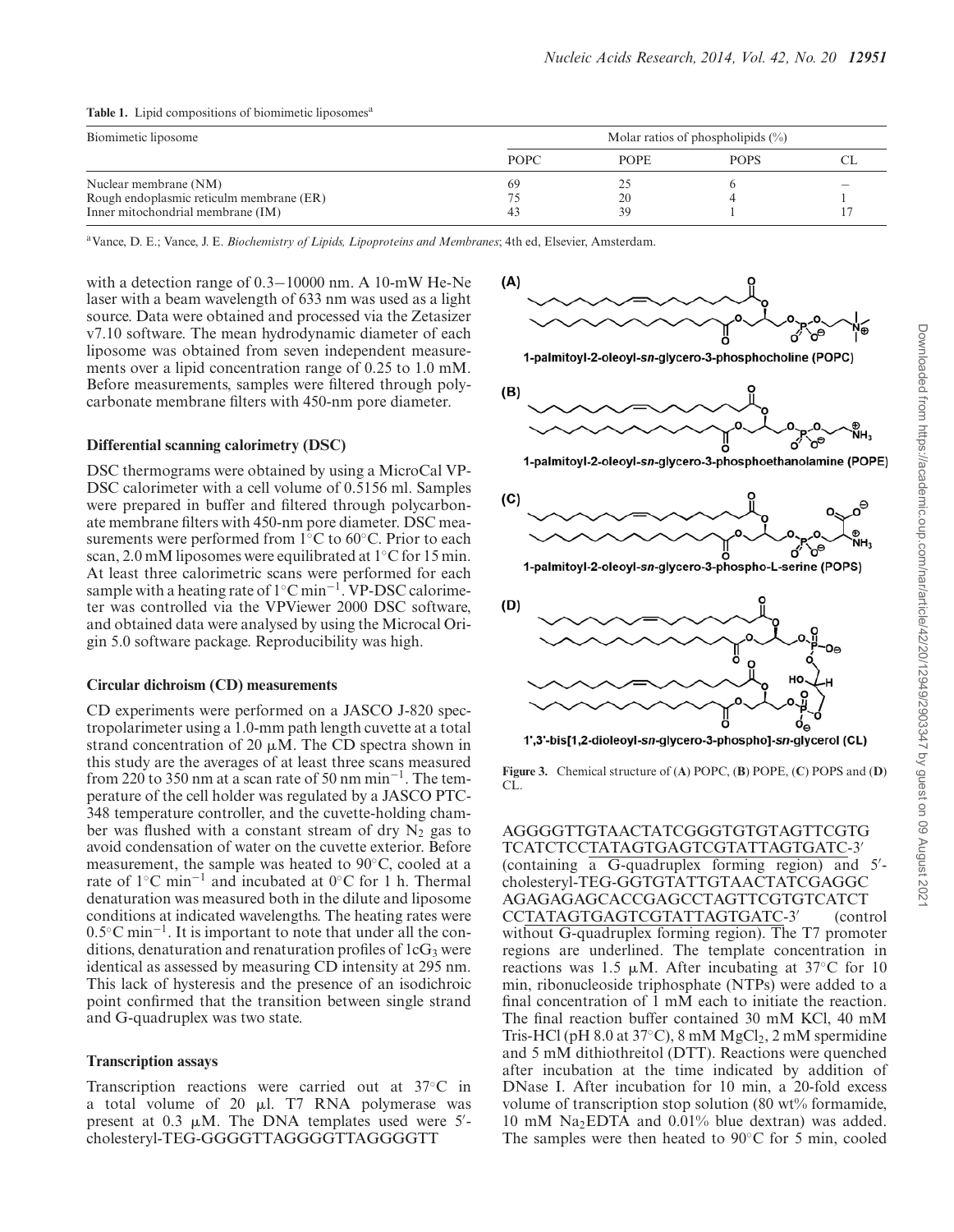rapidly and loaded onto a 10% polyacrylamide, 7 M urea gel. After electrophoresis at 60◦C, the gels were stained by SYBR Gold (PerkinElmer Life Sciences), and levels were quantified with a fluorescent imager (FUJIFILM, FLA-5100).

# **RESULTS**

#### **Characterization of organelle-mimicking liposomes**

Unilamellar organelle-mimicking liposomes were prepared and characterized by DLS and DSC. The compositions of the liposomes are listed in Table 1. The mean hydrodynamic diameters of POPC, IM, NM and ER liposomes were 127  $\pm$  1.86, 125  $\pm$  1.74, 122  $\pm$  1.71 and 122  $\pm$  1.68 nm, respectively (Supplementary Figure S2). Narrow size distributions were obtained for each liposome (Supplementary Figure S2). Lipid packing at the liposome bilayer was studied using DSC. Liposomes prepared from synthetic phospholipids undergo transitions at well-defined temperatures based on their structure, lipid composition and the physicochemical properties of the solvent in which they are dispersed (30– 32). The phase transition of pure POPC liposomes occurs at  $-2.5 \pm 2.4$ °C (31,33,34). To validate our DSC experimental procedure, we analysed pure 1,2-dipalmitoyl-*sn*-glycero-3-phosphocholine (DPPC) liposomes, which have a gel to liquid-crystalline phase transition (41.3  $\pm$  1.8°C) at a temperature well above the ice-water transition (31,35,36). In agreement with previous reports, the temperature and enthalpy of the gel to liquid-crystalline phase transition for DPPC liposomes were estimated to be  $40.5 \pm 0.1$ <sup>°</sup>C and +8.2  $\pm$  0.1 kcal mol<sup>-1</sup>, respectively (31,35,36). DSC themograms of ER, NM and IM liposomes were different from that of pure POPC liposomes, although we could not trace the main phase transition peaks of POPC, ER, NM and IM liposomes (Supplementary Figure S3). Moreover, DSC themograms of ER, NM and IM liposomes differed from each other. These results suggest that POPC, POPE, POPS and CL lipids associated to form heterogeneous liposomes with uniform sizes that mimic various organelles.

## **Effect of organelle-mimicking liposomes on the structure and stability of DNA duplexes and G-quadruplexes**

The structures of oligonucleotides were studied by CD spectroscopy in both the absence and presence of liposomes. We used a buffer containing 10 mM sodium phosphate (pH 7.0), 10 mM NaCl and 1 mM Na2EDTA in all experiments. The duplex-forming sequence D folded into the canonical intramolecular anti-parallel-stranded duplex with a positive peak at ∼282 nm and a negative peak at ∼255 nm in the absence of liposomes (Supplementary Figure S4A) (37–39), and the CD spectrum was unaltered in the presence of liposomes (Supplementary Figure S4A). Because the human telomere sequence is a repeating element of TTAGGG that has been studied extensively (17,18,24), we investigated the structure and stability of  $G_3$  in the absence and presence of liposomes. The CD spectrum of 20  $\mu$ M of G<sub>3</sub> in the absence of liposomes showed a positive peak at ∼295 nm and a negative peak at ∼260 nm, indicating the formation of a basket-type, anti-parallel G-quadruplex structure (Supplementary Figure S4B) (37–39). In the presence of 2.0 mM liposomes of any kind, the CD signatures of  $G_3$  were also unaltered compared with that in the absence of liposomes, indicating that the liposomes we studied induced no structural changes in the oligonucleotides (Supplementary Figure S4B). The CD spectra of  $G_2$  and  $G_4$  were also characteristic of anti-parallel G-quadruplex structures in both the absence and presence of the liposome formulations (Supplementary Figure S5).

The CD intensity of oligonucleotides was recorded as a function of temperature to investigate the stability of the structures formed by the oligonucleotides in different conditions. For D, the thermal stability was the same within experimental error in the absence and presence of 2.0 mM IM, NM and ER liposomes  $(T<sub>m</sub>, 59.5<sup>°</sup>C, Supplementary)$ Figure S4C). The thermal stabilities for  $G_2$ ,  $G_3$  and  $G_4$ were also the same in the absence and presence of 2.0 mM IM, NM and ER liposomes (Supplementary Figures S4D, S5C and S5D). We concluded that crowding conditions induced by the organelle-mimicking liposomes had no effect on structures or stabilities of canonical and non-canonical DNA structures. It has been reported that molecular crowding decreases the stability of a duplex and increases that of the G-quadruplex by decreasing water activity (19–22). The water activities of solution without liposome and with 2.0 mM IM, NM or ER liposomes were not significantly different ( $a_w = 0.993$ , where  $a_w$  is water activity estimated by vapour pressure osmometry). This likely explains why these liposome solutions had no effect on stabilities of structures adopted by the DNA oligonucleotides studied here.

## **Effect of heterogeneous conditions on membrane surfaces on the structures and stabilities of duplex and G-quadruplexes**

The CD signatures of the cholesterol-conjugated 1cD (Figure  $4A$ ) and  $1cG_3$  (Figure  $4B$ ) were similar to those of D and G3, respectively, in both the absence and presence of 2.0 mM liposomes of all kinds.  $1cG_2$  and  $1cG_4$  also formed anti-parallel G-quadruplexes in both the absence and presence of liposomes (Supplementary Figure S6A and SB). The thermal stability of 1cD slightly decreased in the presence of 2.0 mM biomimetic liposome compared with that in the absence of any liposome (Figure 4C). The extent of destabilization caused by liposomes differed. In the absence of liposomes, the  $T<sub>m</sub>$  was estimated to be 65.5 $\rm ^{\circ}C$  (Figure 4C). In the presence of 2.0 mM IM, NM and ER, the *T*<sub>m</sub>s were 64.5<sup>◦</sup>C, 64.5<sup>◦</sup>C and 62.5<sup>◦</sup>C, respectively. The thermal stability of  $1cG_3$  significantly decreased in the presence of 2.0 mM biomimetic liposomes compared with that in the absence of any liposome (Figure 4D). For 1cG<sub>3</sub>,  $T<sub>m</sub>$  was estimated to be 50.0◦C in the absence of liposomes, whereas the  $T_m$ 's were 47.0°C, 45.0°C and 42.5 °C in the presence of 2.0 mM IM, NM and ER liposomes, respectively. These data indicate that the thermal stabilities of  $1cD$  and  $1cG_3$ depend on the lipid composition of biomembranes. The thermal stabilities for  $1cG_2$  and  $1cG_4$  also decreased in the presence of biomimetic liposomes (Supplementary Figure S6C and S6D). NM and ER membranes are known to interact with nucleic acids and the liposome mimics of these organelles markedly destabilized the DNAs. Therefore, heterogeneous conditions at organelle surfaces could play a key role in the stability of nucleic acid structures.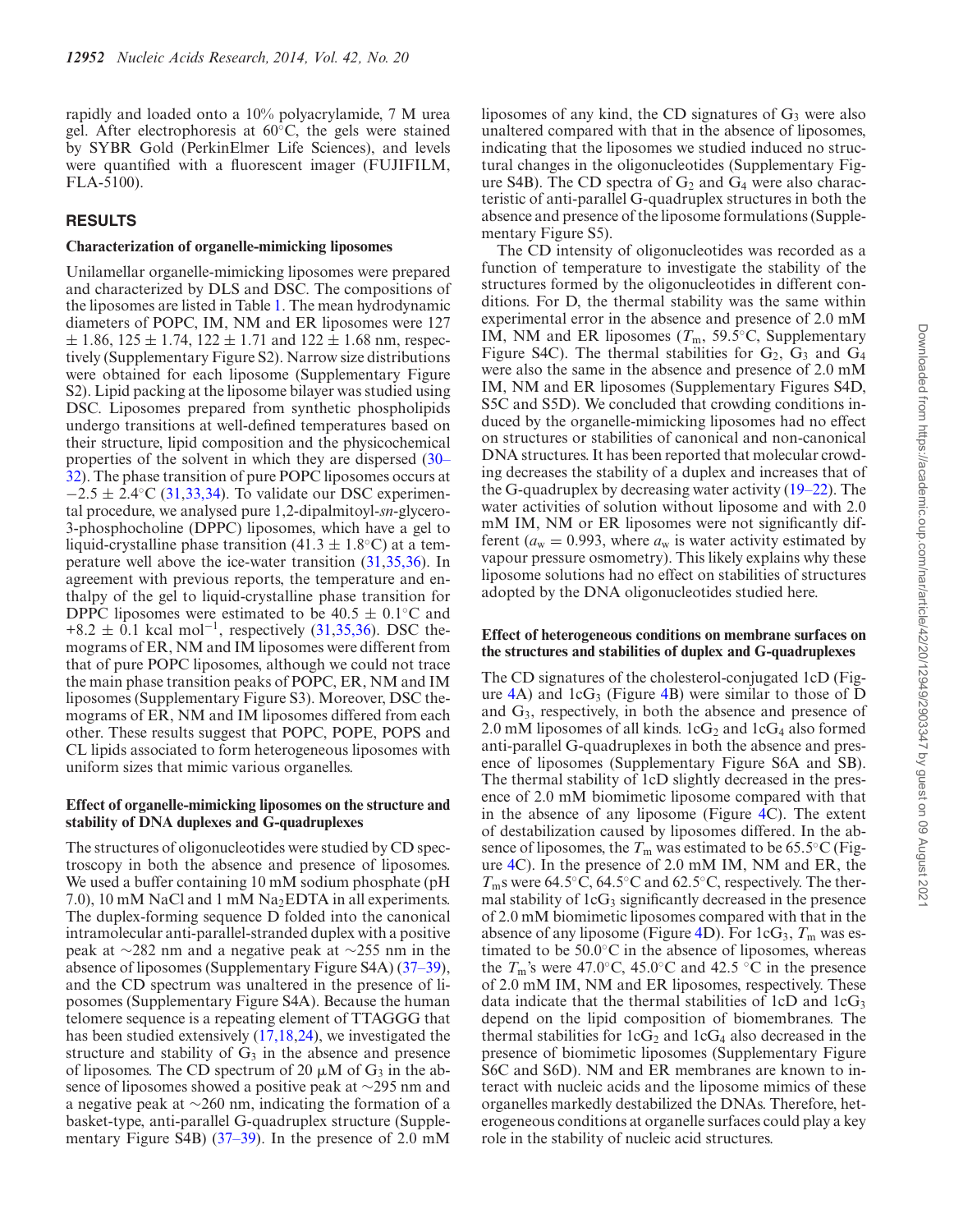

**Figure 4.** CD spectra of 20  $\mu$ M (A) 1cD and (B) 1cG<sub>3</sub> at 4<sup>°</sup>C and normalized CD melting profiles of (C) 1cD at 282 nm and (D) 1cG<sub>3</sub> at 295 nm in the absence (black) and presence of 2.0 mM IM membrane (red), NM (blue) and rough ER (green) liposomes.

To determine how the lipid composition of biomembranes altered the stabilities of nucleic acid structures, we evaluated the extent of destabilization ( $\Delta T_{\text{m}}$ ).  $\Delta T_{\text{m}}$  was calculated by subtracting the  $T<sub>m</sub>$  of the nucleic acid structure in the presence of liposomes from the  $T<sub>m</sub>$  in the absence of 2.0 mM liposomes.  $\Delta T_{\text{m}}$ s for 1cD duplexes were 1.0◦C, 1.0◦C and 3.0◦C in IM, NM and ER liposomes, respectively.  $\Delta T_{\text{m}}$ s for the 1cG<sub>3</sub> G-quadruplexes in the presence of IM, NM and ER liposomes were 3.0◦C, 5.0◦C and 7.5◦C, respectively. Therefore, the ER liposome was the most destabilizing of the formulations evaluated for both duplexes and G-quadruplexes, and the extent of destabilization caused by ER liposome was higher for G-quadruplexes than for duplexes.  $\Delta T_{\mathrm{m}}$  increased with the amount of POPC in biomimetic liposomes. In IM, NM and ER liposomes, the mole fraction of POPC was 43%, 69% and 75%, respectively, of the total lipid (Table 1). Therefore, POPC is probably the constituent of biomimetic liposomes that destabilizes the DNA structures.

## **Effect of liposomes on thermodynamic parameters of the Gquadruplex formation**

We next studied G-quadruplexes in pure POPC liposomes. POPC had no effect on the structure of the anti-parallel G-quadruplexes of  $1cG_3$  (Supplementary Figure S7A). The thermal stability of the  $1cG_3$  decreased when the concentration of POPC was increased from 0 to 2.0 mM (Supplementary Figure S8). An increase in temperature from 0◦C to 90◦C resulted in decreases and increases of the positive and negative peak intensities of  $1cG_3$ , respectively, with clear isodichroic points in the absence and presence of 2.0 mM POPC (Supplementary Figure S9). This finding indicates that the melting transition of  $1cG_3$  was two state under the conditions studied.

We extracted thermodynamic parameters from melting curves as described previously (19–22). The value of  $\Delta G^\circ_{25}$ (free energy change of the formation of a G-quadruplex at 25°C) for 1cG<sub>3</sub> increased from  $-3.1$  to  $-1.2$  kcal mol<sup>-1</sup> when the concentration of POPC was increased from 0 to 2.0 mM (Table 2). The values of  $\Delta H^{\circ}$  and  $T\Delta S^{\circ}$  for the formation of the G-quadruplex also increased when the concentration of POPC was increased. Therefore, the  $1cG_3$  Gquadruplex was destabilized by the liposome because of an unfavourable enthalpic contribution. We recently reported that choline ions bind to bases of single-stranded DNA, particularly unpaired guanines, and decrease duplex stability via an unfavourable enthalpic contribution (40). It is likely that the choline group at the liposome interface binds to the guanine bases of  $1cG_3$ , resulting in the observed decrease in the G-quadruplex stability in the presence of POPC. To test this hypothesis, we measured the structure and stability of  $1cG_2$  and  $1cG_4$  in the absence and presence of 2.0 mM POPC. The anti-parallel G-quadruplexes of both  $1cG_2$  and  $1cG_4$  (Supplementary Figure S7B and S7C) were destabilized in the presence of POPC liposomes (Supplementary Figure S10), again because of unfavourable enthalpic contributions (Supplementary Table S1).

To evaluate the effect of the number of guanines on the Gquadruplex stabilities in the presence of liposome, we evaluated the differences in thermodynamic parameters  $[\Delta X]$  $=(X \text{ of } G\text{-quadruplex formation in the presence of lipo$ somes) – (*X* of G-quadruplex formation in the absence of liposomes); where  $\overline{X}$  is  $\Delta \overline{H}^\circ$ ,  $T \Delta S^\circ$  or  $\Delta G^\circ{}_{25}$ ). In the presence of POPC liposomes, the  $\Delta \Delta G^{\circ}_{25}$  values were estimated to be +0.5, +1.9 and +3.2 kcal mol<sup>-1</sup> for  $1cG_2$ ,  $1cG_3$  and 1cG4, respectively (Supplementary Table S2). Therefore, the  $\Delta\Delta G^{\circ}_{25}$  values increased with the number of guanines in the oligonucleotide. The values of  $\Delta \Delta H^{\circ}$  and  $\Delta (T \Delta S^{\circ})$  for  $1cG_n$  G-quadruplexes also increased when the concentration of POPC increased from 0 to 2.0 mM (Supplementary Table S2). This supports our hypothesis that the Gquadruplexes were destabilized at the liposome surface by the unfavourable binding of choline to guanine bases. We then investigated the effect of liposomes on the RNA Gquadruplex. We observed that in both the absence and presence of 2.0 mM POPC,  $1crG_3$  had a positive peak near 265 nm and a negative peak near 240 nm (Supplementary Figure S11), the characteristic CD signature of a parallel G-quadruplex (37–39). Similarly to DNA, the RNA G-quadruplex  $(lcrG_3)$  was destabilized in the presence of POPC liposomes because of an unfavourable enthalpic contribution (Supplementary Figure S12 and Supplementary Table S3). For the RNA G-quadruplex, the changes in thermodynamic parameters,  $\Delta \Delta G^{\circ}{}_{25} \Delta \Delta H^{\circ}$  and  $\Delta(T \Delta S^{\circ})$ , due to the presence of liposome were  $+3.7$ ,  $+22.3$  and  $+18.6$ kcal mol<sup>−</sup><sup>1</sup> , respectively (Supplementary Table S4). The extent of change of each thermodynamic parameter due to the presence of 2.0 mM POPC was higher for the RNA Gquadruplex ( $1crG_3$ ) than for the DNA G-quadruplex of the same sequence  $(1cG_3)$ . The choline group forms a hydrogen bond with the backbone of nucleic acids (41). The 2′ -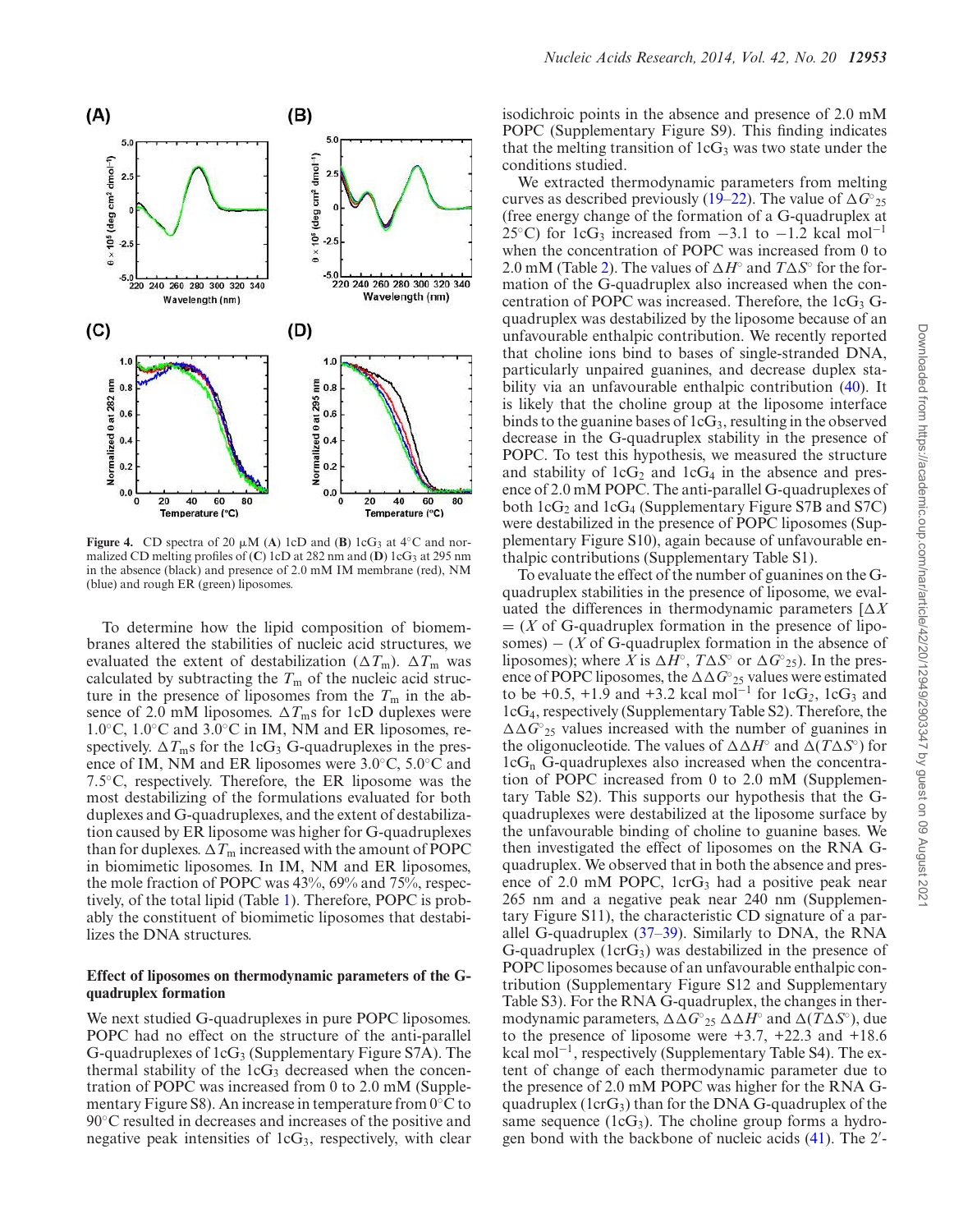

**Figure 5.** (**A**) Schematic representation of the location of G-quadruplexes at the liposome surface as a function of spacer TEG length (Scheme 2B). **(B)**  $\Delta \Delta G^{\circ}_{25}$  in the presence of 2.0 mM POPC liposome for 1cG<sub>3</sub> (black),  $2cG_3$  (red),  $3cG_3$  (green) and  $4cG_3$  (yellow).

hydroxyl group in the ribose sugar of RNA may also bind to choline groups; this would explain the higher degree of destabilization of the RNA G-quadruplex compared to the DNA G-quadruplex in the presence of liposome.

As expected, the extent of destabilization of human telomeric G-quadruplex  $(1cG_3)$  caused by ER, NM and IM biomimetic liposome differed (Supplementary Table S4). The values of  $\Delta \Delta G^{\circ}_{25}$ ,  $\Delta \Delta H^{\circ}$  and  $\Delta (T \Delta S^{\circ})$  for the  $1cG_3$  G-quadruplex also increased with the concentration of POPC in biomimetic liposomes of IM, NM and ER (Supplementary Table S5). Because the hydrophobic mixed acyl chains of POPC, POPE, POPS and CL are the same, these lipids differ only in their polar head group regions (Figure 3). POPC has a tetraalkylammonium ion in the polar head group. At neutral pH, POPC, POPE, POPS and CL have  $0, 0, -1$  and  $-2$  net head group charges, respectively. The negative charges of POPS and CL may be counterbalanced by excess Na<sup>+</sup> ions present in the experimental solutions. The thermal stabilities for  $1cG_3$  were almost the same in the absence and presence of 2.0 mM of POPS (data not shown), although we were unable to prepare pure liposomes of POPE or CL. Given that  $\Delta \Delta \bar{G}^{\circ}{}_{25}$ ,  $\Delta \Delta H^{\circ}$  and  $\Delta(T\Delta S^{\circ})$  increased with increasing the concentration of POPC in biomimetic liposomes (Supplementary Table S5), we propose POPC to be the constituent of biomimetic liposomes that destabilizes the  $1cG_3$  G-quadruplex.

## **Effect of proximity to the liposome surface on G-quadruplex stability**

To evaluate the importance of proximity to the liposome surface on G-quadruplex stability, we incorporated different numbers of TEG spacers between the oligonucleotide and the cholesterol group that served to anchor the nucleic acid to the liposome surface. Oligonucleotides  $2cG_3$ ,  $3cG_3$ and  $4cG_3$  have the same G-quadruplex-forming sequence but differ in the spacer length (Figure 5A). The CD signatures of  $2cG_3$ ,  $3cG_3$  and  $4cG_3$  were identical in the absence and presence of 2.0 mM POPC, indicating that spacer length had no effect on oligonucleotide structure (Supplementary Figure S13). However, as the spacer length increased, the thermal stability decreased (Supplementary Table S1). In the presence of POPC, all were destabilized compared with their stability in the absence of liposomes (Sup-



**Figure 6.** Effects of membrane surface on transcription of a template that contains a G-quadruplex-forming sequence. (**A**) Illustration of the template DNA immobilized on a liposome. (**B**) Denaturing gel electrophoresis of products of transcription reactions performed for 90 min at 37◦C. Reaction mixtures contained 0.3  $\mu$ M T7 polymerase and 1.5  $\mu$ M DNA template in a buffer containing 10 mM NaCl, 40 mM Tris-HCl (pH 8.0), 8 mM MgCl<sub>2</sub> and 2 mM spermidine in the absence and presence of 2.0 mM POPC. Lane 1, size marker; lane 2, transcription products in the absence of POPC; lane 3, transcription products in the presence of 2.0 mM POPC. (**C**) Comparison of fluorescence intensities of full-length transcripts from gel bands in Figure 6B (see Experimental Section for more detail).

plementary Figure S14 and Supplementary Table S1). With increasing spacer length, which moved the structure further from the membrane surface, the values of the net free energy change  $(\Delta \Delta G^{\circ}_{25})$  decreased (Figure 5B).

#### **Effect of liposomes on transcription reactions**

To study the effect of the membrane surface on a process involving nucleic acids, we evaluated transcription. It was previously reported that the formation of non-canonical structures, such as a G-quadruplex, reduce transcription efficiency because these structure induce pausing of the polymerase (42,43). For a template, we used a cholesterolconjugated DNA with a G-quadruplex forming region near the 5′ end (Figure 6A). T7 RNA polymerase transcription of this template under multi-turnover conditions was almost saturated at 90 min (data not shown). Figure 6B shows the results of gel electrophoretic analysis of transcription performed for 90 min at 37◦C under multi-turnover conditions. In both the absence and presence of 2.0 mM POPC, transcription proceeded to the end of the DNA template, resulting in the formation of a full-length transcript of 60 nucleotides (Figure 6B, lanes 2 and 3). The amount of fulllength transcript was increased by 56% in the solution containing 2.0 mM POPC compared with the solution in the absence of POPC (Figure 6C). As an additional control, we evaluated transcription of a cholesterol-conjugated tem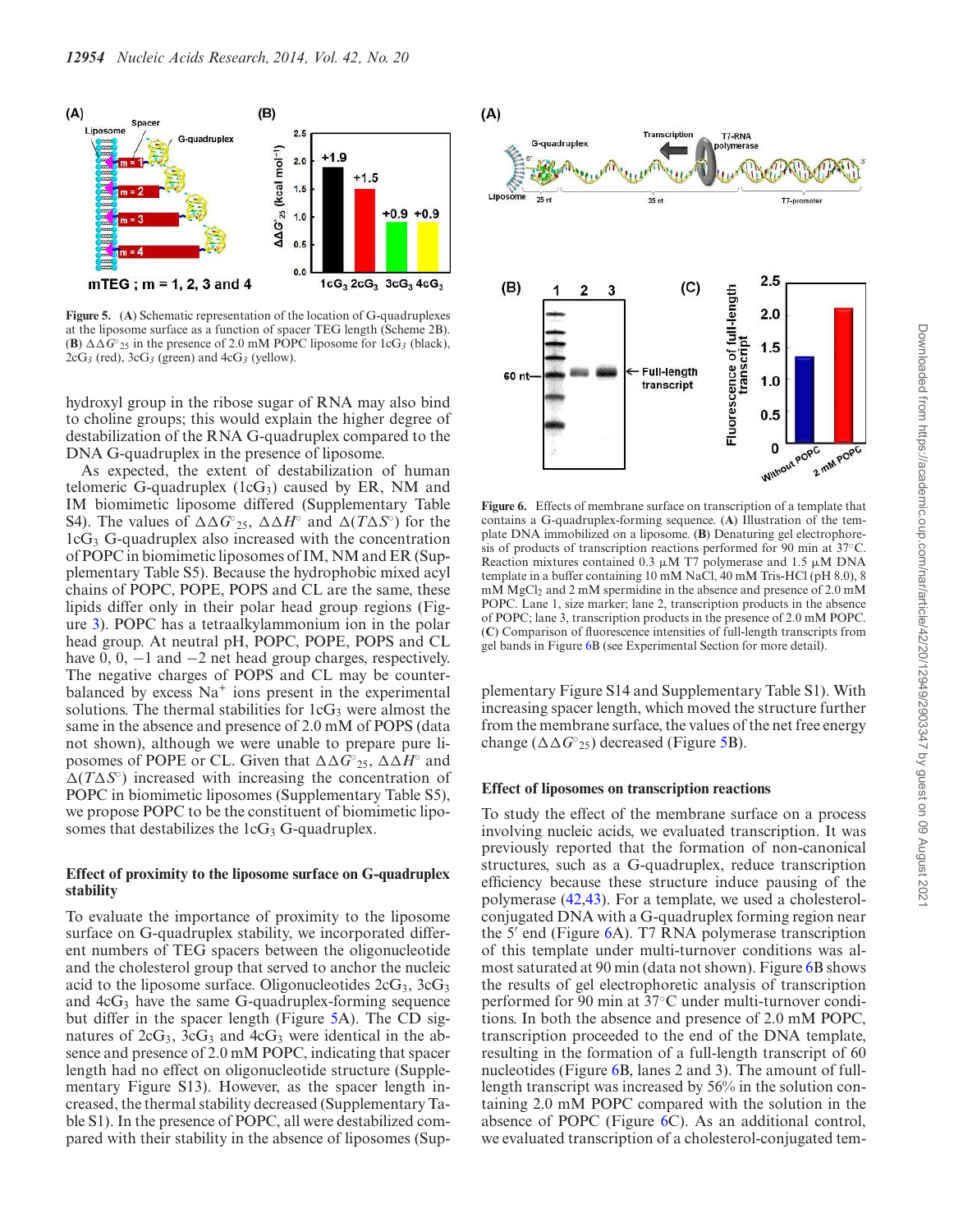plate DNA that does not have a G-quadruplex forming region. The amount of full-length transcript from template DNA without any G-quadruplex forming region was increased in the presence of 2.0 mM POPC, compared with the solution in the absence of liposome (Supplementary Figure S15). However, the increment of transcript was much smaller (16%) than that from the template DNA with Gquadruplex forming region (56%). Together, our data indicate that membrane surface reduced G-quadruplex stability and facilitated transcription.

#### **DISCUSSION**

#### **G-quadruplexes are destabilized by heterogeneous conditions at a membrane surface**

Studies of nucleic acids in the presence of liposomes suggest that nucleic acid-membrane association is regulated electrostatic interactions with the lipid head groups (44). Based on studies of tRNA in the presence of lipids, it appears that hydrophobic interactions between nucleo-bases and hydrocarbon chains of phospholipids also affect adsorption of nucleic acids onto liposome surfaces (7,45–48). These previous studies provided qualitative explanations for nucleic acid-lipid interactions. Here we evaluated interactions of liposomes and nucleic acids from a thermodynamic point of view. Five factors play major roles in determining the stabilities and structures of nucleic acids: hydrogen bonding, base stacking, conformational entropy, solvation and cation binding (38). The combination of the free energy changes associated with each factor determines the overall stability of nucleic acids. It is difficult to quantitatively assess the contribution from each factor because free energy changes are measured for the overall process of the nucleic acid structure formation from a random coil state. With the exception of entropy loss, the factors mentioned favour nucleic acid structure formation. One of the important physical property differences between the liposome surface and bulk solution is a change in dielectric constant: The dielectric constant is 30–40 at the POPC liposome surface compared with 78 for water (7,49). Reductions in the dielectric constant of media destabilize duplex formation and favour G–quadruplex formation (50).

Here, however, we observed that proximity to a liposome surface destabilized the G-quadruplex structure, suggesting that forces in addition to the dielectric constant are important at the POPC liposome surface. Based on CD analysis, the structure adopted by the oligonucleotide was the same at the liposome surface as in buffer; therefore, destabilization was not due to a conformationally induced entropy change. Choline ions preferentially bind to guanine and cytosine relative to the other bases or the backbone through hydrogen bond formation and stabilize the singlestranded state relative to the duplex conformation (41). It is possible that guanine bases form specific hydrogen bonds with the choline head group of POPC lipid to enthalpically destabilize G-quadruplex formation at the liposome surface. This preferential binding of POPC head groups to guanines may also alter the solvation of the G-quadruplexes at the liposome surface compared with solvation in bulk solution. There was no change in water activity between the solution without liposomes and the solution containing 2.0 mM POPC liposomes; however, it is possible that hydrogen bond formation between single-stranded guanines and the POPC head group results in a different hydration level for the single-stranded state than for the G-quadruplex. Therefore, we suggest that the G-quadruplexes are destabilized at the liposome surface predominantly because of the preferential binding of the choline group head group of POPC to the guanine bases. The DNA duplex was less destabilized at the liposome surface than was the G-quadruplex probably because of the presence of fewer guanines in the DNA duplex forming oligonucleotide 1cD. We attempted to evaluate DNA duplex-forming oligonucleotides that contained more guanines, but the higher stability of such duplexes limited our ability to obtain quantitative parameters. Another reason for the higher destabilization of G-quadruplexes relative to duplexes may be that the average hydrogen bond energy in a Watson–Crick pair is 0.22 eV, whereas that in a G-quartet is 0.42 eV (51). Therefore, disruption of one Gquartet results in loss of more energy than the loss of a base pair in a duplex.

#### **Enthalpy–entropy compensation at a membrane surface**

In the formation of nucleic acid structures, the standard enthalpy change from the initial state to the final state  $(\Delta H^{\circ})$  is a quantitative measure of the changes in intermolecular bond energies that include hydrogen bonding and van der Waals interactions. The standard entropy change  $(\Delta S^{\circ})$  reflects the degree of rearrangement during the process. Although there is not a linear relationship between enthalpy and entropy in equilibrium thermodynamics (52), enthalpy–entropy compensation phenomena have been observed in a wide variety of molecular events (53,54). The slope of  $T\Delta S^{\circ}$  versus  $\Delta H^{\circ}$  plot is the change of  $T\Delta S^{\circ}$  per unit change of enthalpy and is known as the dimensionless temperature unit (55,56). If the slope of the plot is less than unity, the favourable enthalpy change (negative  $\Delta H^{\circ}$ ) is higher than the unfavourable entropy change (negative  $T\Delta S^{\circ}$ ). In contrast, if the slope is larger than unity, the favourable enthalpy change is lower than the unfavourable entropy change. The intercept is the entropy contribution to the free energy (intrinsic stability) when  $\Delta H^{\circ}$  is zero. In the case of a positive intercept, the molecular association is stabilized even in the absence of enthalpic stabilization, whereas a negative intercept means that particular process requires enthalpic stabilization.

We summarize the slopes and intercepts of  $T\Delta S^{\circ}$  versus  $\Delta H^{\circ}$  plots for various molecular interactions characterized in this study in Table 2. In the presence of POPC liposomes, the plot of  $T\Delta S^{\circ}$  versus  $\Delta H^{\circ}$  for the  $mcG_n$  Gquadruplexes reveals a strong linear correlation because of compensation between  $T\Delta S^{\circ}$  and  $\Delta H^{\circ}$  (Figure 7A). The plots of  $T\Delta S^{\circ}$  versus  $\Delta H^{\circ}$  for these sequences in the absence of liposome also display linear relationships (Figure 7B) (19,57,58). The slope of the plot for the G-quadruplex formation in the presence of liposome (0.85) is comparable with that observed for cyclodextrin host-guest complex formation  $(0.88)$   $(59)$ , a protein–protein interaction  $(0.92)$   $(60)$ . The slopes of the plots for G-quadruplex formation in the absence of liposome (0.84) (19,57,58) and for duplex formation in the absence of liposome  $(0.86)$   $(61)$  were similar and slightly higher than the slope for supramolecu-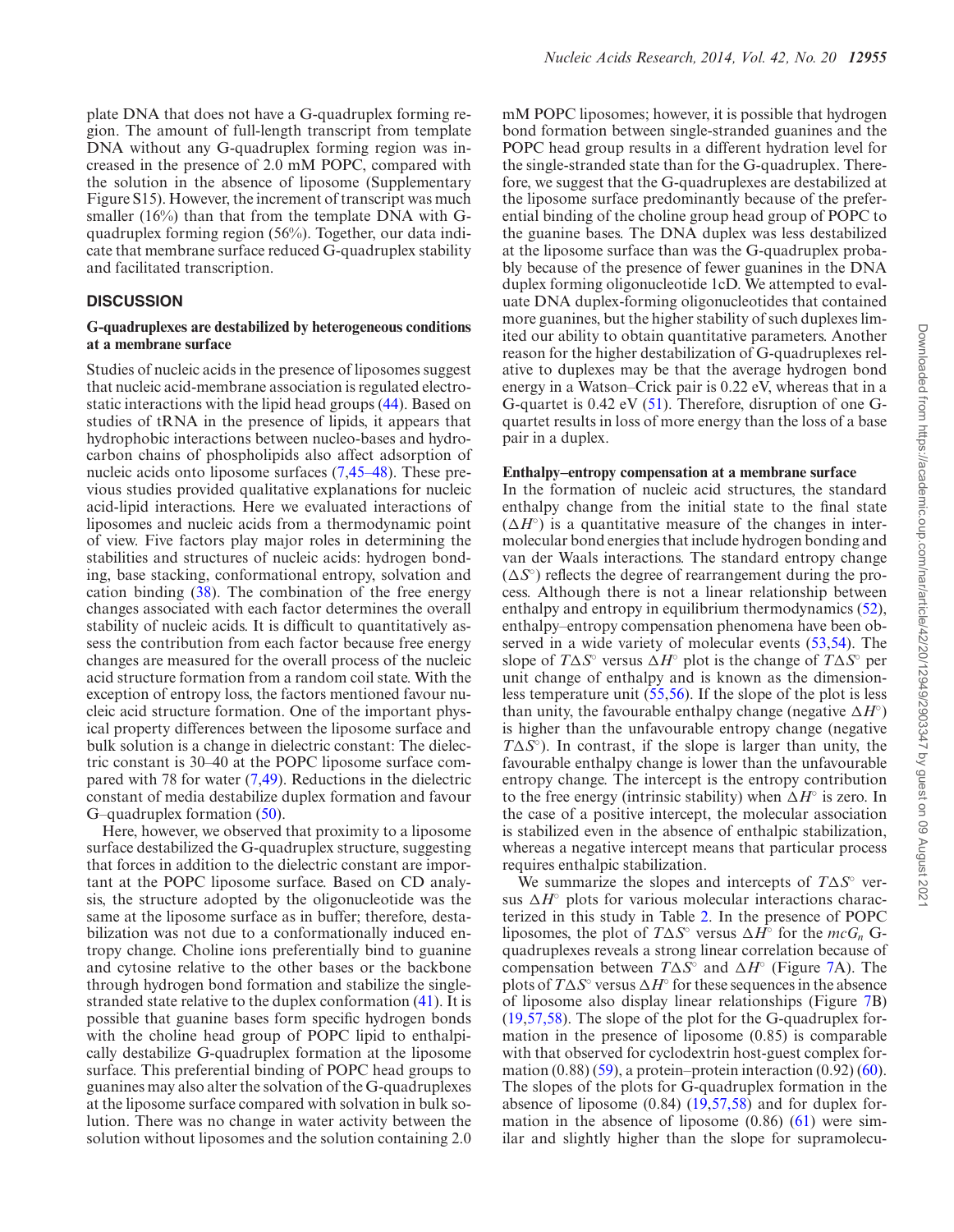| POPC concentration<br>(mM) | $\Delta H^{\circ}$ (kcal mol <sup>-1</sup> ) | $T\Delta S^{\circ}$ (kcal mol <sup>-1</sup> ) | $\Delta G^{\circ}$ 25 (kcal mol <sup>-1</sup> ) | $T_{\rm m}$ (°C) |
|----------------------------|----------------------------------------------|-----------------------------------------------|-------------------------------------------------|------------------|
| 0.0                        | $-40.0 \pm 0.6$                              | $-36.9 \pm 0.5$                               | $-3.1 \pm 0.1$                                  | 50.0             |
| 0.5                        | $-30.7 \pm 0.4$                              | $-28.4 \pm 0.6$                               | $-2.3 \pm 0.2$                                  | 48.5             |
| 1.0                        | $-23.3 \pm 0.8$                              | $-21.9 \pm 0.7$                               | $-1.4 \pm 0.2$                                  | 43.9             |
| 2.0                        | $-22.1 \pm 0.4$                              | $-20.9 \pm 0.4$                               | $-1.2 \pm 0.1$                                  | 40.5             |

**Table 2.** Thermodynamic parameters for formation of G-quadruplex by  $1cG_3^a$ 

<sup>a</sup>All experiments were performed in buffers containing 10 mM sodium phosphate (pH 7.0), 10 mM NaCl, 1 mM Na<sub>2</sub>EDTA and various concentrations of POPC. Values are means ± standard deviations from three independent measurements. Melting temperatures were measured at a total strand concentration of 20  $\mu$ M.

**Table 3.** Slope and intercept of enthalpy–entropy compensation plots for various molecular events

| Molecular event                                                       | Slope | Intercept (kcal mol <sup>-1</sup> ) |
|-----------------------------------------------------------------------|-------|-------------------------------------|
| Supramolecular complex formation <sup>a</sup>                         | 0.62  | $+0.11$                             |
| Cyclodextrin host-guest complex formation <sup>b</sup>                | 0.88  | $+2.87$                             |
| Protein–protein interaction <sup>c</sup>                              | 0.92  | $+10.6$                             |
| Nucleic acid duplex formation in the absence of liposome <sup>d</sup> | 0.86  | $-0.30$                             |
| G-quadruplex formation in the absence of liposome $e^{f,g}$           | 0.84  | $-3.45$                             |
| G-quadruplex formation in the presence of liposome <sup>h</sup>       | 0.85  | $-2.70$                             |

a, b, c, d, e, f, and g<sub>See</sub> (53,50,51,52,21,48 and 49), respectively. hThis study.



**Figure 7.** Enthalpy–entropy compensation plot for the folding thermodynamics of  $(A)$  *mcG<sub>n</sub>* G-quadruplexes in the presence of POPC liposome and (**B**) G-quadruplexes in the absence of liposome (18,42,43).

lar complex formation (0.62) in the absence of liposome (62) (Table 3). The intercept of the  $T\Delta S^{\circ}$  versus  $\Delta H^{\circ}$  plot for supramolecular complex formation, cyclodextrin hostguest complex formation and a protein–protein interaction were  $\pm 0.11$ ,  $\pm 2.87$  and  $\pm 10.6$  kcal mol<sup>-1</sup>, respectively. In contrast, duplex (−0.30 kcal mol<sup>−</sup><sup>1</sup> ) and G-quadruplex  $(-3.45 \text{ and } -2.70 \text{ kcal mol}^{-1})$  formation resulted in negative intercepts. Because the intercept reflects the intrinsic complex stability, supramolecular complex formation, cyclodextrin host-guest complex formation and the protein– protein interaction are stabilized without additional enthalpy contributions, whereas nucleic acid structure formation requires enthalpic stabilization in the form of cation binding. The large negative intercept for the formation of Gquadruplexes reflects cation binding to the G-quartet cores of G-quadruplexes.

To understand the difference between the negative intercept of the  $T\Delta S^{\circ}$  versus  $\Delta H^{\circ}$  plot for the G-quadruplex formation at the liposome surface compared with that in the bulk solution, we need to know the thermodynamic contribution of counter-ions bound per poly-ion charge ( $\psi$ ).  $\psi$ can be expressed as a combination of condensation (c) and screening (sc)  $(63)$ :

$$
\psi = \psi_c + \psi_{sc} = 1 - (2\xi)^{-1}
$$

where  $\xi = e^2/(\varepsilon kTb)$ , where *e* is the electronic charge magnitude,  $\varepsilon$  is the dielectric constant,  $k$  is Boltzmann's constant, *T* is the absolute temperature and *b* is the inter-phosphate distance. Therefore,  $\psi = f(\varepsilon, b)$  at constant temperature and, because nucleic acid structure formation occurs in the same dielectric medium,

$$
\Delta \psi = -C \varepsilon \Delta b
$$

where  $\Delta \psi = \psi_s - \psi_u$  and  $\psi_s$  and  $\psi_u$  are the thermodynamic contributions of counter-ions bound per polyion charge in the structured and unstructured states, respectively.  $C = kT/2e^2$  and  $\Delta b = b_s - b_u$ .  $b_s$  and  $b_u$  are inter-phosphate distances in the structured and unstructured states, respectively. Therefore, the small differences in the negative intercepts of the  $T\Delta S^{\circ}$  versus  $\Delta H^{\circ}$  plot for the formation of G-quadruplexes at the liposome surface compared with bulk solution result from changes in  $\Delta b$ . In this case, in the unstructured state at the liposome surface the inter-phosphate distance is extended relative to that in bulk solution (Supplementary Figure S4B and S4B). A previous analysis showed that DNA transitioned from a folded state in the aqueous phase to a coil state on the phosphatidylethanolamine membrane (4). The extended structure may facilitate a biological reaction, such as transcription. The 0.75 kcal mol<sup>−</sup><sup>1</sup> difference in the negative intercepts for the formation of G-quadruplexes at the liposome surface compared with bulk solution is likely due to screening by lipid head groups; this indicates that fewer cations are bound upon G-quadruplex formation at the liposome surface than in bulk solution.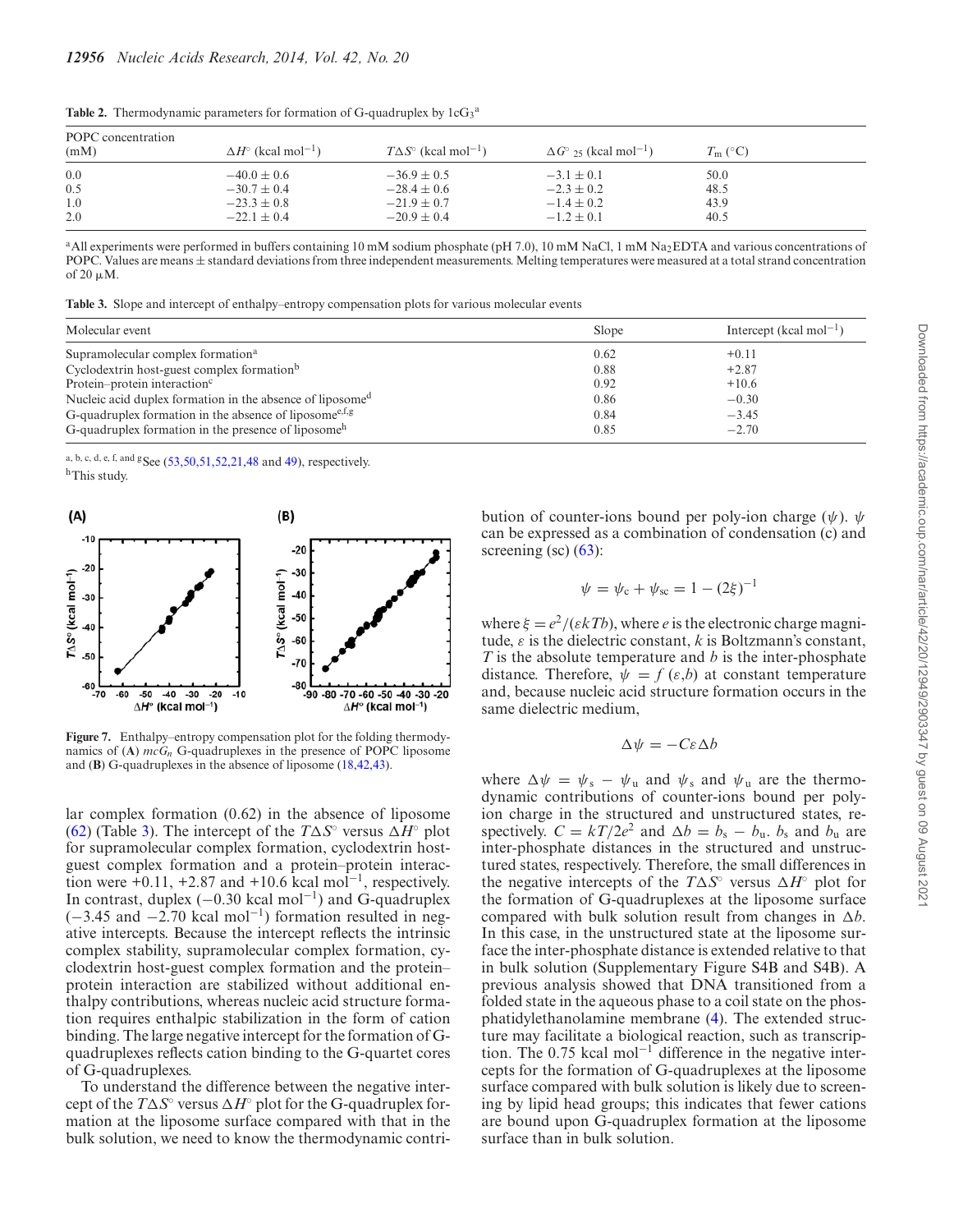## **Biological significance of the destabilization of Gquadruplexes at the liposome surface**

There is much debate about the existence of Gquadruplexes in cells, although G-quadruplexes have been recently detected in human cells using a structurespecific antibody (64). We previously showed that the histone H3 tail and mimics of nuclear confinement can stabilize G-quadruplexes (23,24). Inside the eukaryotic cell, genomic DNA wraps around histone octamers to form nucleosomes, which are further organized to form the higher-order structure of chromatin (65–68). In condensed regions of chromatin, known as heterochromatin, attached to NM, gene expression is suppressed (12). Heterochromatin mainly consists of genetically inactive repetitive DNA sequences but becomes transcriptionally active under certain conditions (69). For example, telomeres, which are able to adopt G-quadruplex structures, are transcriptionally active under certain conditions (70). The formation of G-quadruplexes inhibits transcription *in vitro* (71), but localization to the NM may promote the unfolding of the G-quadruplexes, facilitating transcription. Some mRNAs are translated at the ER surface (12). Phosphatidylcholine accounts for more than 50% of total phospholipid content in NM and ER (26). Here we found that liposomes that mimic membrane surfaces destabilize G-quadruplexes. Therefore, chromatin function and gene expression could be regulated by alteration of the stability of DNA G–quadruplexes by organelle membranes.

We propose that mRNAs encoding membrane proteins form stable G-quadruplexes in the cytosol that prevent translation. When transported to the membrane surface, G–quadruplex structures are destabilized, allowing protein synthesis. Liposomes have been used as models for primitive cellular systems (72,73). Encapsulation of transcription and translation mixtures inside liposomes allow protein production, whereas no reaction occurs in liposomefree solution (74). Membranes likely influence transcription and translation efficiency by altering the structural stability of DNA and RNA. It has been reported that 20–30% of all genes in most genomes encodes membrane proteins (75). The translation of membrane proteins occurs at the ER membrane surface, and translated proteins interact with the ER. In mRNAs with G-rich regions that encode membrane proteins, the membrane surface may facilitate translation via the dissociation of G-quadruplexes. Membrane proteins represent over 50% of all recent pharmaceutical targets (76,77), and cell-free synthesis of membrane proteins within model membrane systems has been used to study these proteins. Rapid evolution of a wide range of membrane proteins using liposomes has been recently reported (78,79). Liposomes are very simple cell models that provide valuable information on key physical and chemical processes inside cells. As shown in this study, transcription was more efficient at the liposome surface than in solution when the template DNA contained a G-quadruplex-forming sequence, although the G-quadruplex is known to be an inhibitor of transcription.

In summary, we investigated the structures and stabilities of nucleic acid duplexes and G-quadruplexes in the presence of liposomes that mimic the NM, rough ER and IM. Our experimental findings revealed that the thermal stability of nucleic acid structures depends on the location of the molecules with respect to a liposome surface. The stabilities of G-quadruplexes decreased markedly when they were located at the liposome surface rather than in solution with liposomes. Such destabilization of G-quadruplexes originates from the unfavourable binding of the lipid head group to the guanine bases of DNA and RNA. Our results will guide studies of the stability of nucleic acid structures in conditions mimicking those *in vivo* and also be useful in development of *in vitro* gene expression systems.

# **SUPPLEMENTARY DATA**

Supplementary Data are available at NAR Online.

# **ACKNOWLEDGEMENT**

We thank Ms. Yuki Fujita and Ms. Yuki Matsumura for collecting transcription data.

## **FUNDING**

Grants-in-Aid for Scientific Research and MEXT (Ministry of Education, Culture, Sports, Science and Technology)- Supported Program for the Strategic Research Foundation at Private Universities (2014–2019), Japan; Hirao Taro Foundation of KONAN GAKUEN for Academic Research; Hyogo Science and Technology Association; Chubei Itoh Foundation. Funding for open access charge: Grants-in-Aid for Scientific Research and MEXT-Supported Program for the Strategic Research Foundation at Private Universities (2014-2019).

*Conflict of interest statement.* None declared.

## **REFERENCES**

- 1. Reddy,K.L., Zullo,J.M., Bertolino,E. and Singh,H. (2008) Transcriptional repression mediated by repositioning of genes to the nuclear lamina. *Nature*, **452**, 243–247.
- 2. Martin,F. and MacDonald,R. (1974) Liposomes can mimic virus membranes. *Nature*, **252**, 161–163.
- 3. Xia,Y. and Peng,L. (2013) Photoactivatable lipid probes for studying biomembranes by photoaffinity labeling. *Chem. Rev.*, **113**, 7880–7929.
- 4. Tsuji,A. and Yoshikawa,K. (2010) ON-OFF switching of transcriptional activity of large DNA through a conformational transition in cooperation with phospholipid membrane. *J. Am. Chem. Soc.*, **132**, 12464–12471.
- 5. Kurihara,K., Tamura,M., Shohda,K., Toyota,T., Suzuki,K. and Sugawara,T. (2011) Self-reproduction of supramolecular giant vesicles combined with the amplification of encapsulated DNA. *Nat. Chem.*, **3**, 775–781.
- 6. Noireaux,V. and Libchaber,A. (2004) A vesicle bioreactor as a step toward an artificial cell assembly. *Proc. Natl. Acad. Sci. U.S.A.*, **101**, 17669–17674.
- 7. Suga,K., Tanabe,T., Tomita,H., Shimanouchi,T. and Umakoshi,H. (2011) Conformational change of single-stranded RNAs induced by liposome binding. *Nucleic Acids Res.*, **39**, 8891–8900.
- 8. Umakoshi,H., Suga,K., Bui,H.T., Nishida,M., Shimanouchi,T. and Kuboi,R. (2009) Charged liposome affects the translation and folding steps of in vitro expression of green fluorescent protein. *J. Biosci. Bioeng.*, **108**, 450–454.
- 9. Tang,J., Signarvic,R.S., DeGrado,W.F. and Gai,F. (2007) Role of helix nucleation in the kinetics of binding of mastoparan X to phospholipid bilayers. *Biochemistry*, **46**, 13856–13863.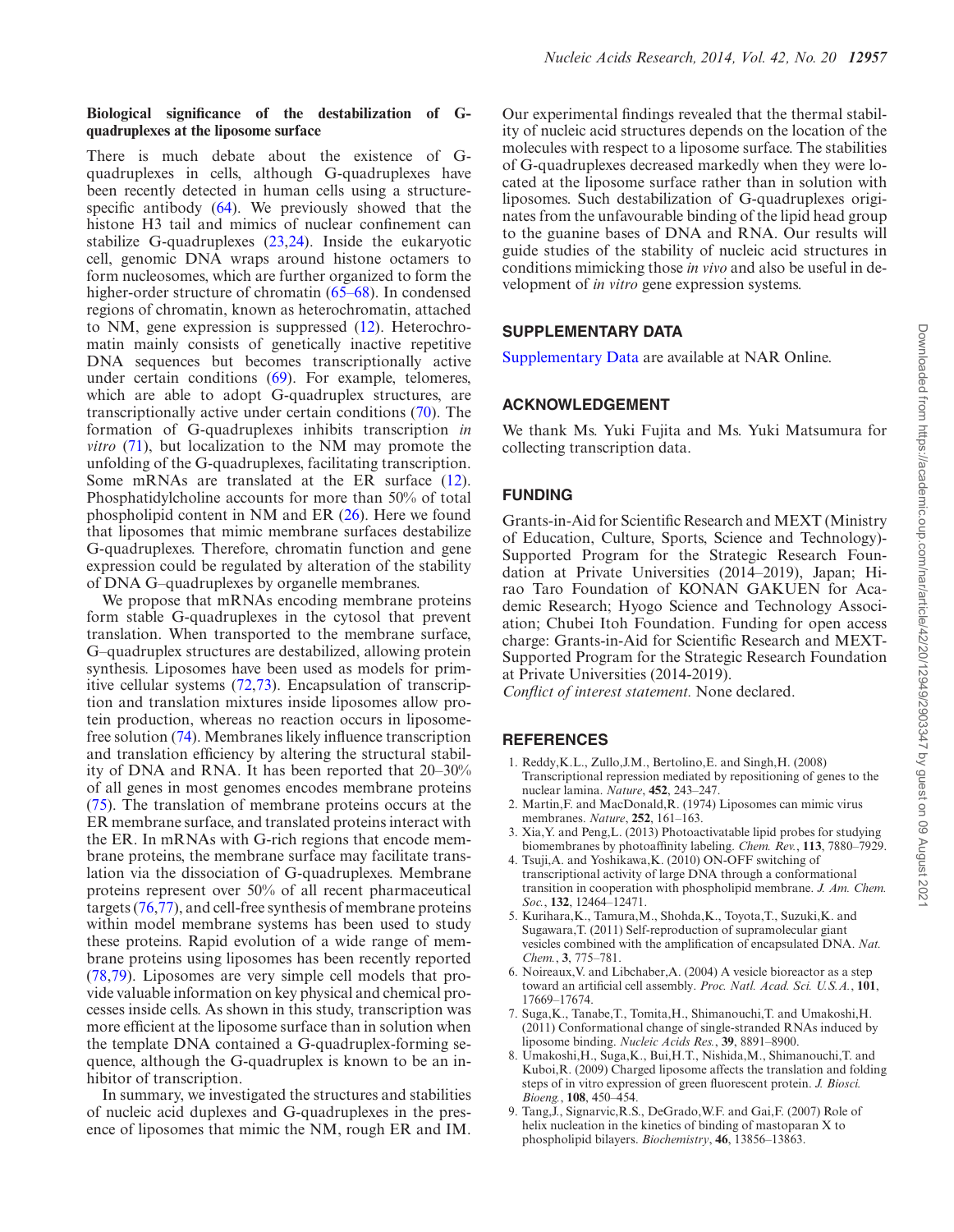- 10. van den Bogaart,G., Holt,M.G., Bunt,G., Riedel,D., Wouters,F.S. and Jahn,R. (2010) One SNARE complex is sufficient for membrane fusion. *Nat. Struct. Mol. Biol.*, **17**, 358–364.
- 11. Wang,L. and Sigworth,F.J. (2009) Structure of the BK potassium channel in a lipid membrane from electron cryomicroscopy. *Nature*, **461**, 292–295.
- 12. Lodish,H., Berk,A., Kaiser,C.A., Krieger,M., Scott,M.P., Bretscher,A., Ploegh,H. and Matsudaira,P. (2008) *Molecular Cell Biology*. 6th edn. W. H. Freeman Company, NY.
- 13. Heddi,B. and Phan,A.T. (2011) Structure of human telomeric DNA in crowded solution. *J. Am. Chem. Soc.*, **133**, 9824–9833.
- 14. Mukundan,V.T. and Phan,A.T. (2013) Bulges in G-quadruplexes: broadening the definition of G-quadruplex-forming sequences. *J. Am. Chem. Soc.*, **135**, 5017–5028.
- 15. Phan,A.T., Kuryavyi,V. and Patel,D.J. (2006) DNA architecture: from G to Z. *Curr. Opin. Struct. Biol.*, **16**, 288–298.
- 16. Trajkovski,M., da Silva,M.W. and Plavec,J. (2012) Unique structural features of interconverting monomeric and dimeric G-quadruplexes adopted by a sequence from the intron of the N-myc gene. *J. Am. Chem. Soc.*, **134**, 4132–4141.
- 17. Belotserkovskii,B.P., Liu,R., Tornaletti,S., Krasilnikova,M.M., Mirkin,S.M. and Hanawalt,P.C. (2010) Mechanisms and implications of transcription blockage by guanine-rich DNA sequences. *Proc. Natl. Acad. Sci. U.S.A.*, **107**, 12816–12821.
- 18. Bugaut,A. and Balasubramanian,S. (2012) 5′ -UTR RNA G-quadruplexes: translation regulation and targeting. *Nucleic. Acids. Res.*, **40**, 4727–4741.
- 19. Miyoshi,D., Karimata,H. and Sugimoto,N. (2006) Hydration regulates thermodynamics of G-quadruplex formation under molecular crowding conditions. *J. Am. Chem. Soc.*, **128**, 7957–7963.
- 20. Miyoshi,D., Nakamura,K., Tateishi-Karimata,H., Ohmichi,T. and Sugimoto,N. (2009) Hydration of Watson-Crick base pairs and dehydration of Hoogsteen base pairs inducing structural polymorphism under molecular crowding conditions. *J. Am. Chem. Soc.*, **131**, 3522–3531.
- 21. Nakano,S., Karimata,H., Ohmichi,T., Kawakami,J. and Sugimoto,N. (2004) The effect of molecular crowding with nucleotide length and cosolute structure on DNA duplex stability. *J. Am. Chem. Soc.*, **126**, 14330–14331.
- 22. Pramanik,S., Nagatoishi,S., Saxena,S., Bhattacharyya,J. and Sugimoto,N. (2011) Conformational flexibility influences degree of hydration of nucleic acid hybrids. *J. Phys. Chem. B*, **115**, 13862–13872.
- 23. Pramanik,S., Nakamura,K., Usui,K., Nakano,S., Saxena,S., Matsui,J., Miyoshi,D. and Sugimoto,N. (2011) Thermodynamic stability of Hoogsteen and Watson-Crick base pairs in the presence of histone H3-mimicking peptide. *Chem. Commun.*, **47**, 2790–2792.
- 24. Pramanik,S., Nagatoishi,S. and Sugimoto,N. (2012) DNA tetraplex structure formation from human telomeric repeat motif (TTAGGG):(CCCTAA) in nanocavity water pools of reverse micelles. *Chem. Commun.*, **48**, 4815–4817.
- 25. Endoh,T., Kawasaki,Y. and Sugimoto,N. (2013) Suppression of gene expression by G-quadruplexes in open reading frames depends on G-quadruplex stability. *Angew. Chem. Int. Ed. Engl.*, **52**, 5522–5226.
- 26. Vance,D.E.V. and Jean,E.V. (2006) *Biochemistry of Lipids, Lipoproteins and Membranes*. 4th edn. Elsevier, Amsterdam.
- 27. Fasman,G.D. (1975) *Handbook of Biochemistry and Molecular Biology*. 3rd edn. CRC Press, Cleveland, OH.
- 28. Banchelli,M., Betti,F., Berti,D., Caminati,G., Bombelli,F.B., Brown,T., Wilhelmsson,L.M., Norden,B. and Baglioni,P. (2008) Phospholipid membranes decorated by cholesterol-based oligonucleotides as soft hybrid nanostructures. *J. Phys. Chem. B*, **112**, 10942–10952.
- 29. Kurz,A., Bunge,A., Windeck,A.K., Rost,M., Flasche,W., Arbuzova,A., Strohbach,D., Muller,S., Liebscher,J., Huster,D. *et al.* (2006) Lipid-anchored oligonucleotides for stable double-helix formation in distinct membrane domains. *Angew. Chem. Int. Ed. Engl.*, **45**, 4440–4444.
- 30. Mason,J.T., Huang,C. and Biltonen,R.L. (1983) Effect of liposomal size on the calorimetric behavior of mixed-chain phosphatidylcholine bilayer dispersions. *Biochemistry*, **22**, 2013–2018.
- 31. Koynova,R. and Caffrey,M. (1998) Phases and phase transitions of the phosphatidylcholines. *Biochim. Biophys. Acta*, **1376**, 91–145.
- 32. Chiu,M.H. and Prenner,E.J. (2011) Differential scanning calorimetry: an invaluable tool for a detailed thermodynamic characterization of

macromolecules and their interactions. *J. Pharm. Bioallied Sci.*, **3**, 39–59.

- 33. Davis,P.J., Fleming,B.D., Coolbear,K.P. and Keough,K.M. (1981) Gel to liquid-crystalline transition temperatures of water dispersions of two pairs of positional isomers of unsaturated mixed-acid phosphatidylcholines. *Biochemistry*, **20**, 3633–3636.
- 34. Ceppi,P., Colombo,S., Francolini,M., Raimondo,F., Borgese,N. and Masserini,M. (2005) Two tail-anchored protein variants, differing in transmembrane domain length and intracellular sorting, interact differently with lipids. *Proc. Natl. Acad. Sci. U.S.A.*, **102**, 16269–16274.
- 35. Ganesan,M.G., Schwinke,D.L. and Weiner,N. (1982) Effect of Ca2+ on thermotropic properties of saturated phosphatidylcholine liposomes. *Biochim. Biophys. Acta*, **686**, 245–248.
- 36. Augustynska,D., Jemiola-Rzeminska,M., Burda,K. and Strzalka,K. (2012) Atomic force microscopy studies of the adhesive properties of DPPC vesicles containing beta-carotene. *Acta Biochim. Pol.*, **59**, 125–128.
- 37. Berova,N., Nakanishi,K. and Woody,R.W. (2000) *Circular Dichroism: Principles and Applications*. 2nd edn. Wiley-VCH, NY.
- 38. Bloomfield,V.A.C. and Tinoco,D.M. Jr (2000) *Nucleic Acids Structures, Properties, and Functions*. University Science Books, Sausalito, CA.
- 39. Kypr,J., Kejnovska,I., Renciuk,D. and Vorlickova,M. (2009) Circular dichroism and conformational polymorphism of DNA. *Nucleic Acids Res.*, **37**, 1713–1725.
- 40. Tateishi-Karimata,H. and Sugimoto,N. (2012) A-T base pairs are more stable than G-C base pairs in a hydrated ionic liquid. *Angew. Chem. Int. Ed. Engl.*, **51**, 1416–1419.
- 41. Nakano,M., Tateishi-Karimata,H., Tanaka,S. and Sugimoto,N. (2014) Choline ion interactions with DNA atoms explain unique stabilization of A-T base pairs in DNA duplexes: a microscopic view. *J. Phys. Chem. B*, **118**, 379–389.
- 42. Broxson,C., Beckett,J. and Tornaletti,S. (2011) Transcription arrest by a G quadruplex forming-trinucleotide repeat sequence from the human c-myb gene. *Biochemistry*, **50**, 4162–4172.
- 43. Tateishi-Karimata,H., Isono,N. and Sugimoto,N. (2014) New insights into transcription fidelity: thermal stability of non-canonical structures in template DNA regulates transcriptional arrest, pause, and slippage. *PloS ONE*, **9**, e90580.
- 44. Janas,T. and Yarus,M. (2006) Specific RNA binding to ordered phospholipid bilayers. *Nucleic Acids Res.*, **34**, 2128–2136.
- 45. Michanek,A., Kristen,N., Hook,F., Nylander,T. and Sparr,E. (2010) RNA and DNA interactions with zwitterionic and charged lipid membranes - a DSC and QCM-D study. *Biochim. Biophys. Acta*, **1798**, 829–838.
- 46. Michanek,A., Yanez,M., Wacklin,H., Hughes,A., Nylander,T. and Sparr,E. (2012) RNA and DNA association to zwitterionic and charged monolayers at the air-liquid interface. *Langmuir*, **28**, 9621–9633.
- 47. Marty,R., N'Soukpoe-Kossi,C.N., Charbonneau,D.M., Kreplak,L. and Tajmir-Riahi, H.A. (2009) Structural characterization of cationic lipid-tRNA complexes. *Nucleic Acids Res.*, **37**, 5197–5207.
- 48. Suga,K., Umakoshi,H., Tomita,H., Tanabe,T., Shimanouchi,T. and Kuboi,R. (2010) Liposomes destabilize tRNA during heat stress. *Biotechnol. J.*, **5**, 526–529.
- 49. Cevc,G. (1990) Membrane electrostatics. *Biochim. Biophys. Acta*, **1031**, 311–382.
- 50. Smirnov,I.V. and Shafer,R.H. (2007) Electrostatics dominate quadruplex stability. *Biopolymers*, **85**, 91–101.
- 51. Neidle,S. and Balasubramanian,S. (2006) *Quadruplex Nucleic Acids*. 1st edn. The Royal Society of Chemistry, Cambridge.
- 52. Atkins,P.W. (1982) *Physical Chemistry*. 2nd edn. Oxford University Press, Oxford.
- 53. Liu,L. and Guo,Q.X. (2001) Isokinetic relationship, isoequilibrium relationship, and enthalpy-entropy compensation. *Chem. Rev.*, **101**, 673–695.
- 54. Starikov,E.B. and Norden,B. (2007) Enthalpy-entropy compensation: a phantom or something useful? *J. Phys. Chem. B*, **111**, 14431–14435.
- 55. Forrey,C., Douglas,J.F. and Gilson,M.K. (2012) The fundamental role of flexibility on the strength of molecular binding. *Soft Matter*, **8**, 6385–6392.